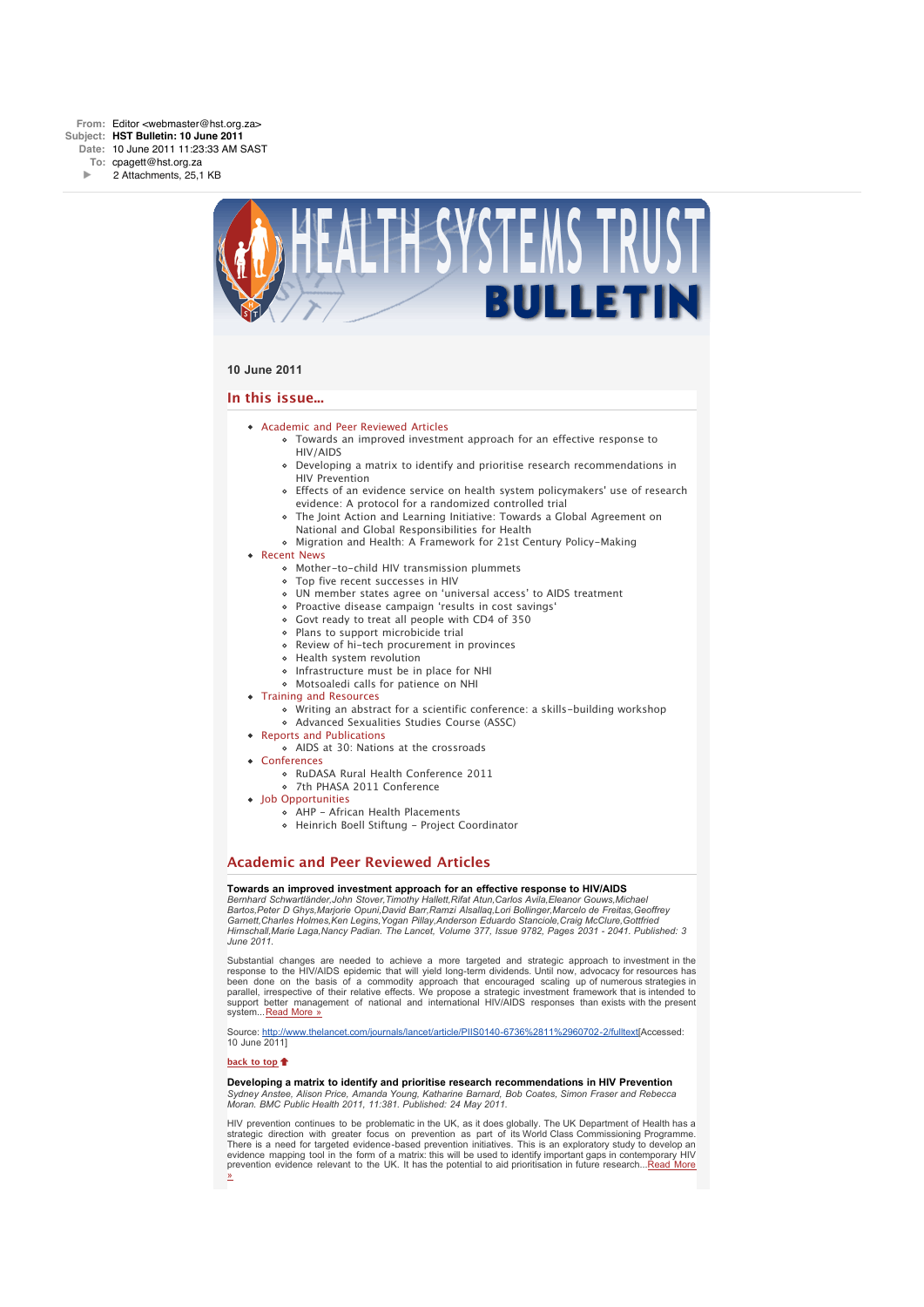Source: [http://www.biomedcentral.com/1471-2458/11/381](http://bulletin.hst.org.za//lt.php?id=K09XC1BdVAcESlhUTwgFD1Q%3D) [Accessed: 10 June 2011]

**[back to top](x-msg://101/#top)**

### **Effects of an evidence service on health system policymakers' use of research evidence: A protocol for a randomized controlled trial**

*John N Lavis, Michael G Wilson, Jeremy M Grimshaw, R BRIAN Haynes, Steven Hanna, Parminder Raina, Russell Gruen and Mathieu Ouimet. Implementation Science 2011, 6:51. Published: 10 June 2011.*

Health-system policy makers need timely access to synthesised research evidence to inform the policy-making process. No efforts to address this need have been evaluated using an experimental quantitative design. We developed an evidence service that draws inputs from Health Systems Evidence, which is a database of policy-relevant systematic reviews...[Read More »](http://bulletin.hst.org.za//lt.php?id=K09XC1BdVAcDSlhUTwgFD1Q%3D)

Source: [http://www.implementationscience.com/content/6/1/51/abstract](http://bulletin.hst.org.za//lt.php?id=K09XC1BdVAcDSlhUTwgFD1Q%3D) [Accessed: 9 June 2011]

### **[back to top](x-msg://101/#top)**

# **The Joint Action and Learning Initiative: Towards a Global Agreement on National and Global Responsibilities for Health**

*Lawrence O. Gostin, Eric A. Friedman, Gorik Oom, Thomas Gebauer, Narendra Gupta, Devi Sridhar, Wang Chenguang, John-Arne Røttingen, David Sanders. PLoS Med 8(5): e1001031. Published: May 2011.*

A coalition of civil society organizations and academics are initiating a Joint Action and Learning Initiative on<br>National and Global Responsibilities for Health (JALI) to research key conceptual questions involving health

Source: [http://www.plosmedicine.org/article/info:doi%2F10.1371%2Fjournal.pmed.1001031](http://bulletin.hst.org.za//lt.php?id=K09XC1BdVAcCSlhUTwgFD1Q%3D) [Accessed: 8 June 2011]

**[back to top](x-msg://101/#top)**

**Migration and Health: A Framework for 21st Century Policy-Making**<br>Cathy Zimmerman, Ligia Kiss, Mazeda Hossain. London School of Hygiene and Tropical Medicine, London,<br>United Kingdom.PLoS Med 8(5). Published: May 2011.

With an estimated 214 million people on the move internationally and approximately three-quarters of a billion<br>people migrating within their own country, there can be little doubt that population mobility is among the<br>lead

Source: [http://www.plosmedicine.org/article/info:doi%2F10.1371%2Fjournal.pmed.1001034](http://bulletin.hst.org.za//lt.php?id=K09XC1BdVAcBSlhUTwgFD1Q%3D) [Accessed: 8 June 2011]

**[back to top](x-msg://101/#top)**

# **Recent News**

#### **Mother-to-child HIV transmission plummets** *PlusNews. Published: 9 June 2011.*

The rate of mother-to-child HIV transmission has fallen to 3.5 percent according to a national survey by the South African Medical Research Council (MRC) and researchers say the virtual elimination of vertical HIV<br>transmission may now be possible by 2015... <u>Read More »</u>

Source: [http://www.plusnews.org/Report.aspx?ReportID=92942](http://bulletin.hst.org.za//lt.php?id=K09XC1BdVAcASlhUTwgFD1Q%3D) [Accessed: 10 June 2011]

### **[back to top](x-msg://101/#top)**

# **Top five recent successes in HIV**

*PlusNews. Published: 8 June 2011.*

South Africa's HIV/AIDS programme has come a long way from the dark days of denialism and deadly treatment delays. Francois Venter, chairman of the country's bi-annual HIV conference, SA AIDS 2011, gave IRIN/PlusNews five reasons to be happy about the country's progress... [Read More »](http://bulletin.hst.org.za//lt.php?id=K09XC1BdVAcPSlhUTwgFD1Q%3D)

Source: [http://www.plusnews.org/report.aspx?ReportID=92931](http://bulletin.hst.org.za//lt.php?id=K09XC1BdVAcPSlhUTwgFD1Q%3D) [Accessed: 9 June 2011]

### **[back to top](x-msg://101/#top)**

# **UN member states agree on 'universal access' to AIDS treatment**

*Stephanie Nolen. Globe and Mail. Published: 8 June 2011.*

The member states of the United Nations will call for "universal access" treatment for 15 million people with HIV and AIDS – by 2015, in a declaration to be signed Friday at a special summit on the disease. The<br>treatment target, which activists have demanded for years, reflects ground-breaking new science that shows<br>conclusively t Fractionary and the secondy to step and the practice until recently... [Read More »](http://bulletin.hst.org.za//lt.php?id=K09XC1BdVAcOSlhUTwgFD1Q%3D)

Source: <u>http://www.theglobeandmail.com/news/world/americas/un-member-states-agree-on-universal-access-</u><br><u>to-aids-treatment/article2052699/</u> [Accessed: 9 June 2011]

### **[back to top](x-msg://101/#top)**

### **Proactive disease campaign 'results in cost savings'** *Edward West. Business Day. Published: 8 June 2011.*

National and provincial health departments and health sector partners have been on a massive house-tohouse campaign since February to find cases of HIV and tuberculosis (TB). People diagnosed with TB, along with their families and other contacts, were screened for the disease in their homes as well as for HIV/AIDS, diabetes and hypertension, and were questioned about the state of healthcare and immunisation in the family..[.Read More »](http://bulletin.hst.org.za//lt.php?id=K09XC1BdVAQHSlhUTwgFD1Q%3D)

Source: [http://www.businessday.co.za/articles/Content.aspx?id=145118](http://bulletin.hst.org.za//lt.php?id=K09XC1BdVAQHSlhUTwgFD1Q%3D) [Accessed: 9 June 2011]

# **[back to top](x-msg://101/#top)**

### **Govt ready to treat all people with CD4 of 350** *Kerry Cullinan. Health-e News. Published: 6 June 2011.*

On the 30th anniversary of the discovery of AIDS, the world has "a much fuller toolkit to deal with HIV prevention than a year ago", according to Professor Salim Abdool Karim. Abdool Karim, Deputy Vice-<br>Chancellor of the University of KwaZulu-Natal, was addressing a meeting of top scientists at a meeting of the<br>Centre for th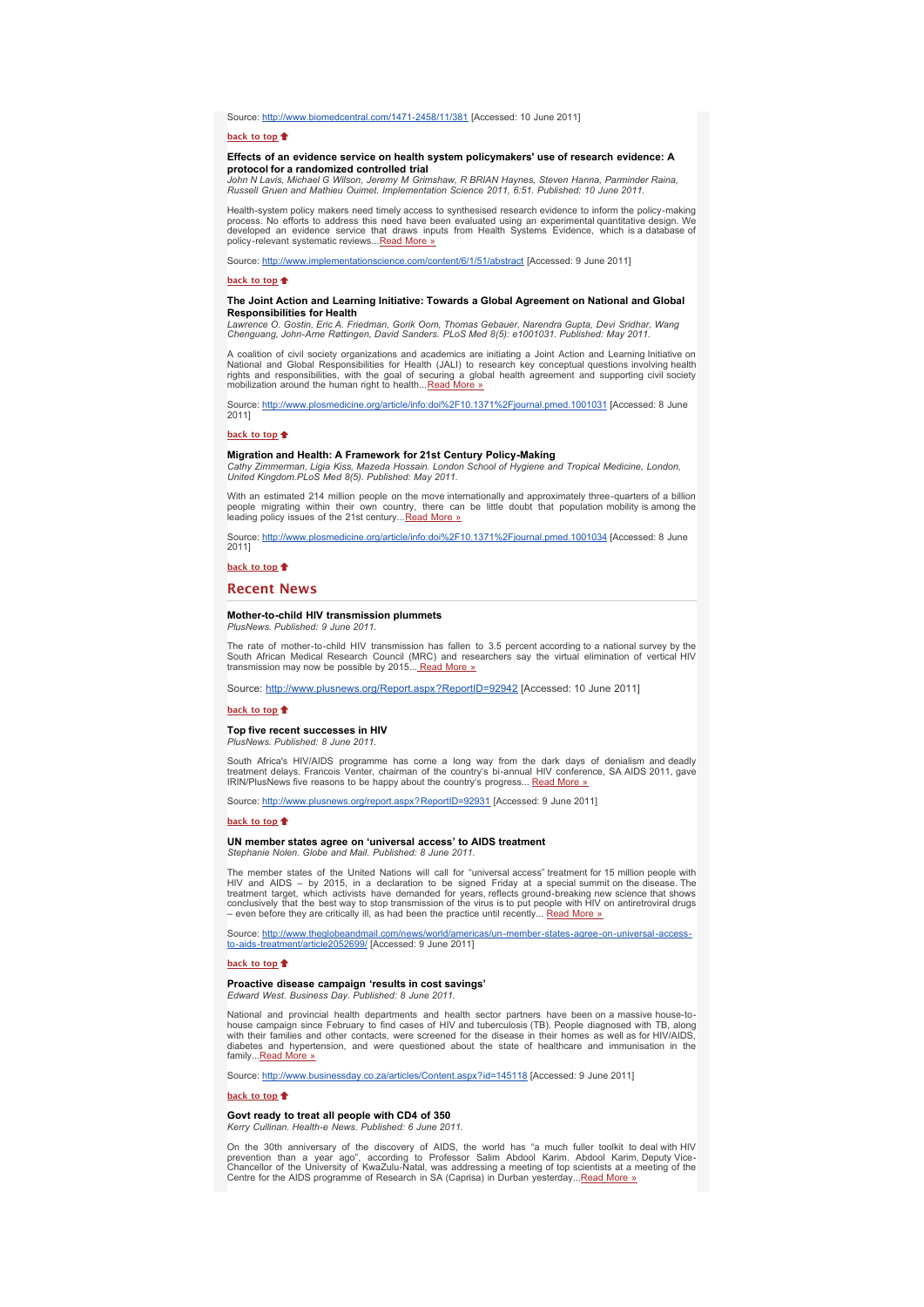Source: [http://www.health-e.org.za/news/article.php?uid=20033178](http://bulletin.hst.org.za//lt.php?id=K09XC1BdVAQGSlhUTwgFD1Q%3D) [Accessed: 9 June 2011]

### **[back to top](x-msg://101/#top)**

# **Plans to support microbicide trial**

*Kerry Cullinan. Health-e News. Published: 6 June 2011.*

Since the discovery last year that a vaginal gel containing an antiretroviral called tenofovir can protect women<br>from HIV, scientists have been working hard to support and fast-track the results...<u>Read More »</u>

Source: [http://www.health-e.org.za/news/article.php?uid=20033177](http://bulletin.hst.org.za//lt.php?id=K08aAFAYVAUABg%3D%3D) [Accessed: 9 June 2011]

# **[back to top](x-msg://101/#top)**

### **Review of hi-tech procurement in provinces** *Tamar Kahn. Business Day. Published: 10 June 2011.*

The Department of Health is planning to review the way provinces procure hi-tech equipment, Deputy Health<br>Minister Gwen Ramokgopa said yesterday. "There is a lot of duplication among provinces and some of the<br>industry are said in a telephone interview...Read More

Source: [http://www.businessday.co.za/articles/Content.aspx?id=145472](http://bulletin.hst.org.za//lt.php?id=K09XC1BdVAQFSlhUTwgFD1Q%3D) [Accessed: 10 June 2011]

### **[back to top](x-msg://101/#top)**

# **Health system revolution**

*Anso Thom. Health-e News. Published: 10 June 2011.*

Every electoral district is set to have a primary health care nurse-driven team established in future with specialist doctor teams assigned to districts where maternal and child mortality is high, the health department<br>has revealed...<u>[Read More »](http://bulletin.hst.org.za//lt.php?id=K09XC1BdVAQESlhUTwgFD1Q%3D)</u>

Source: [http://www.health-e.org.za/news/article.php?uid=20033192](http://bulletin.hst.org.za//lt.php?id=K09XC1BdVAQESlhUTwgFD1Q%3D) [Accessed: 10 June 2011]

# **back** to top  $\triangle$

# **Infrastructure must be in place for NHI**

*TimesLive. Published: 2 June 2011.*

The planned National Health Insurance (NHI) system could only work if sustainable solutions were found for<br>developing the country's health infrastructure, the SA Municipal Workers Union said on Thursday... <u>Read More</u> »

Source:<u>http://www.timeslive.co.za/local/article1099055.ece/Infrastructure-must-be-in-place-for-NHI [</u>Accessed:<br>9 June 2011]

# **[back to top](x-msg://101/#top)**

# **Motsoaledi calls for patience on NHI** *Jacques Keet. IOL. Published: 1 June 2011.*

Health Minister Aaron Motsoaledi on Tuesday appealed to the public to be patient regarding the envisaged<br>National Health Insurance (NHI) system, while at the same time providing further detail. Speaking in the<br>National Ass far as their health care was concerned...[Read More »](http://bulletin.hst.org.za//lt.php?id=K09XC1BdVAQCSlhUTwgFD1Q%3D)

Source: <u>http://www.iol.co.za/news/south-africa/motsoaledi-calls-for-patience-on-nhi-1.1076595</u> [Accessed: 9<br>June 2011]

**[back to top](x-msg://101/#top)**

# **Training and Resources**

### **Writing an abstract for a scientific conference - a skills-building workshop.** *Public Health Association of South Africa (PHASA)*

As a lead up to the 2011 conference of the Public Health Association of South Africa (PHASA) and as part of a process to support young researchers and academics to increase the acceptance rate of their abstracts,<br>PHASA will be hosting three abstract writing workshops,simultaneously. The workshop will use interactive<br>methods, and w

[For more information: http://www.hst.org.za/news/writing-abstract-scientific-conference-skills-building](http://bulletin.hst.org.za//lt.php?id=K09XC1BdVAQBSlhUTwgFD1Q%3D)workshop

### **[back to top](x-msg://101/#top)**

### **Advanced Sexualities Studies Course (ASSC)**

*International Association for the Study of Sexuality, Culture and Society (IASSCS) and the Centre for Visual Methodologies, UKZN.*

This course aims to provide advanced training in sexuality theory, issues and research methodology with a<br>focus on sexual and reproductive health and sexual rights to 15 selected participants. The course is being<br>jointly h

For more information: [http://www.hst.org.za/news/advanced-sexualities-studies-course-assc](http://bulletin.hst.org.za//lt.php?id=K09XC1BdVAQASlhUTwgFD1Q%3D)

### **[back to top](x-msg://101/#top)**

# **Reports and Publications**

# **AIDS at 30: Nations at the crossroads**

*UNAIDS. Published: June 2011.*

This report provides evidence of how much we have achieved and weighs that against our vision for the future: zero new HIV infections, zero discrimination and zero AIDS-related deaths. In these pages you will find<br>scientific analysis, personal insights and the results of extensive national and regional consultations at the<br>front l of this epidemic – where five people were newly infected for every three starting treatment in 2010 – if we<br>adopt a 'business as usual' approach...<u>[Click Here for Full Report »](http://bulletin.hst.org.za//lt.php?id=K09XC1BdVAQPSlhUTwgFD1Q%3D)</u>

Source: [http://www.unaids.org/en/resources/unaidspublications/2011/#c\\_60139](http://bulletin.hst.org.za//lt.php?id=K09XC1BdVAQPSlhUTwgFD1Q%3D) [Accessed: 9 June 2011]